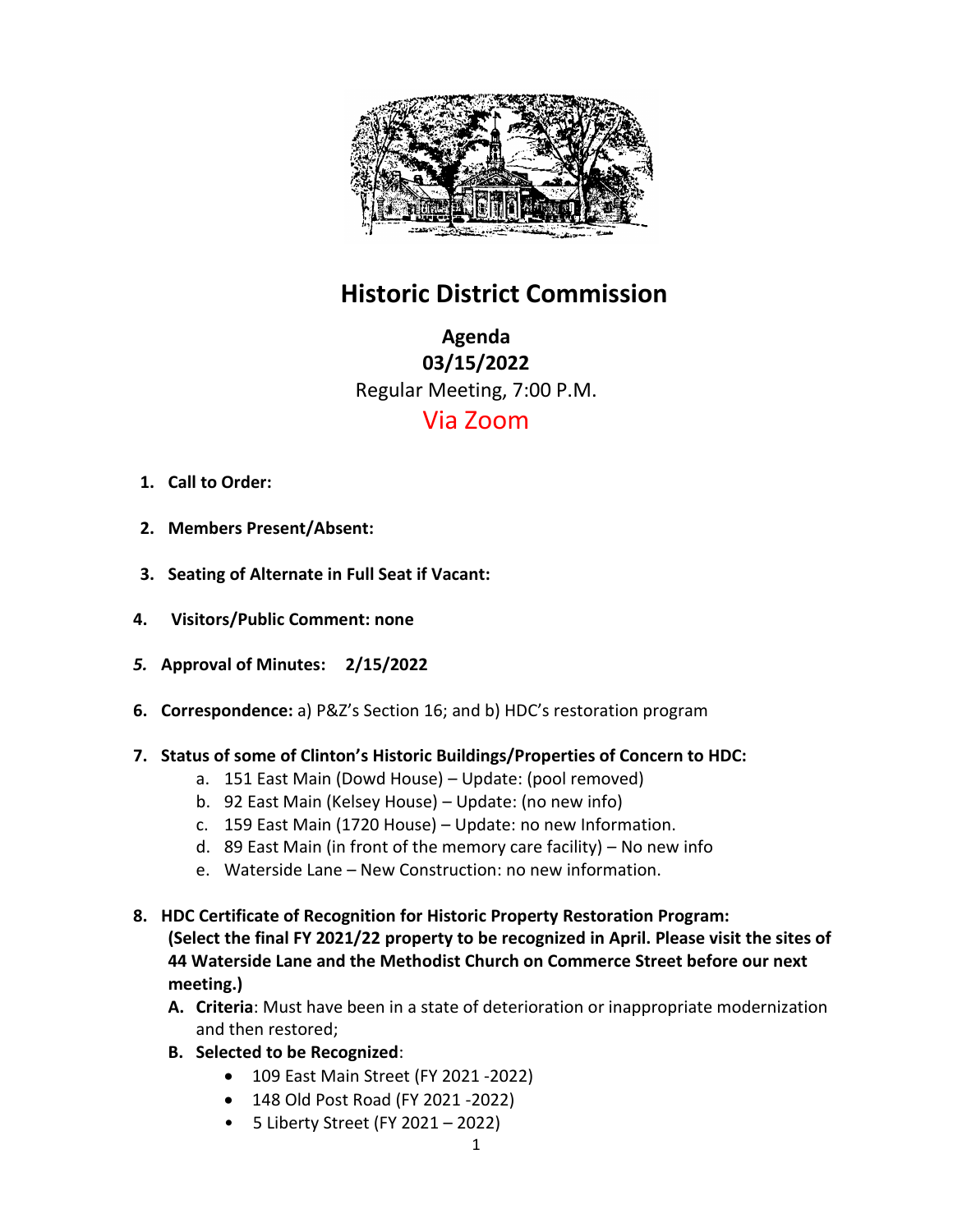## **C. Potential Candidates:**

- 44 Waterside Lane
- Methodist Church on Commerce Street (Steeple replaced in 2009)
- 17 Waterside Lane (Kabe's house) (for consideration FY 2022/23)
- 63 East Main (Stanton House when completed)
- 92 East Main (Josiah Kelsey House when completed)
- 125 East Main (when completed)
- 129 East Main (when completed)
- 63 Pratt Road (when completed)
- **9. Status of Recommendations of Individual Properties for National Register of Historic Places that are Not in a National Register District:**
	- a) Pallenberg Complex @ 15 North High (update)
	- b) 63 Pratt Road (nothing new)
	- c) Cow Hill School (nothing new)
- **10. Expand the LGHD by adding 18 Liberty Street.** (nothing new expected until 2022+)

## **11. Clinton Historic District Signage (Update**):

- a) CLFRF/ARPA Funding Request: Those under \$50k still to be decided by Town Council
- b) FY 22-23 Budget Request (pending)
- **12. Commerce Street/Leffingwell as a National Register District:** (update)
- **13. "Clinton Events" (148 Old Post Road Press Release in 2022 - 1 st Quarter Issue)**
- **14. Current HDC Areas of Concern (update):**
- **15. Old Business:**
- **16. New Business:**
- **17. Adjournment:**

.